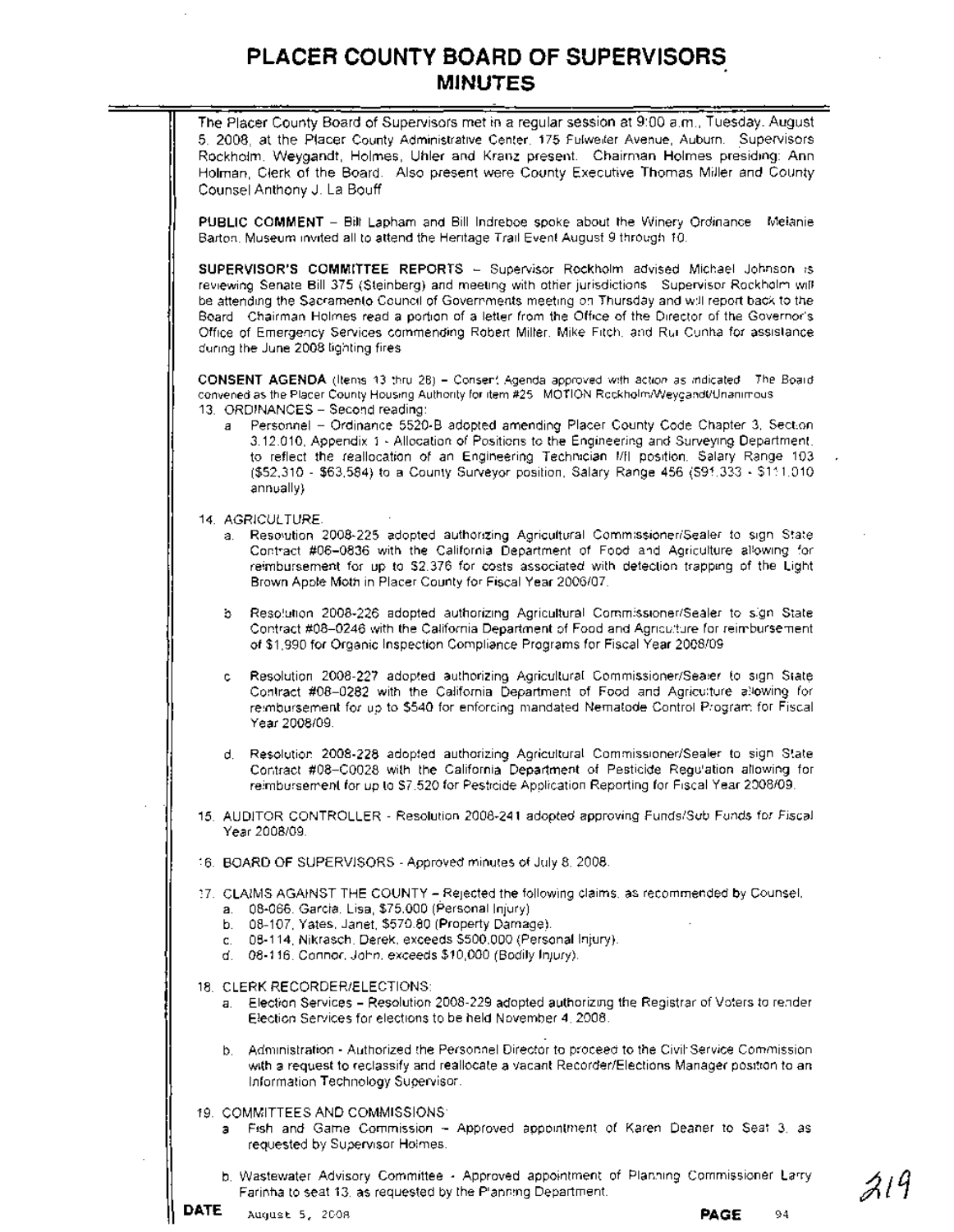

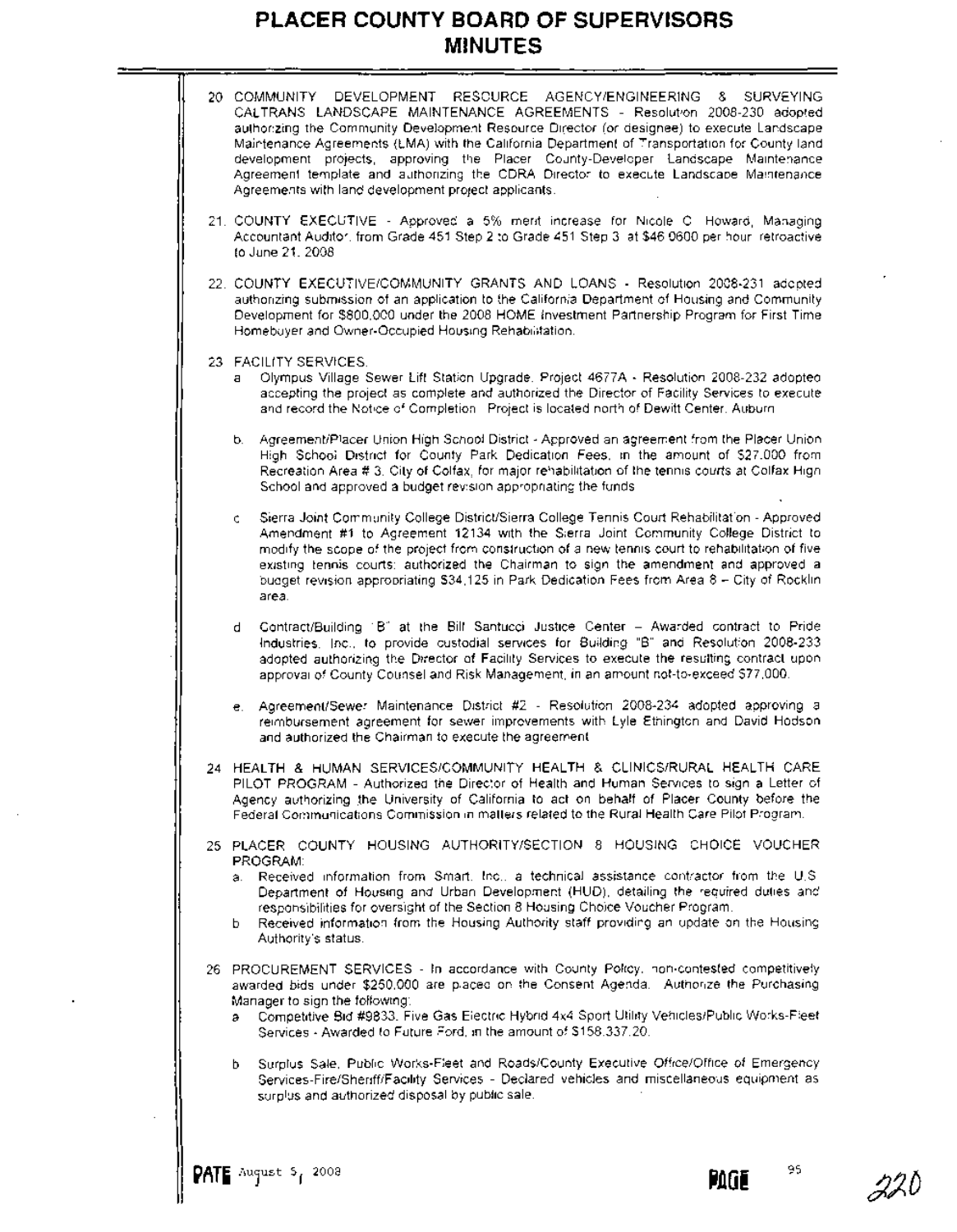

**DATE** August 5, 2008 96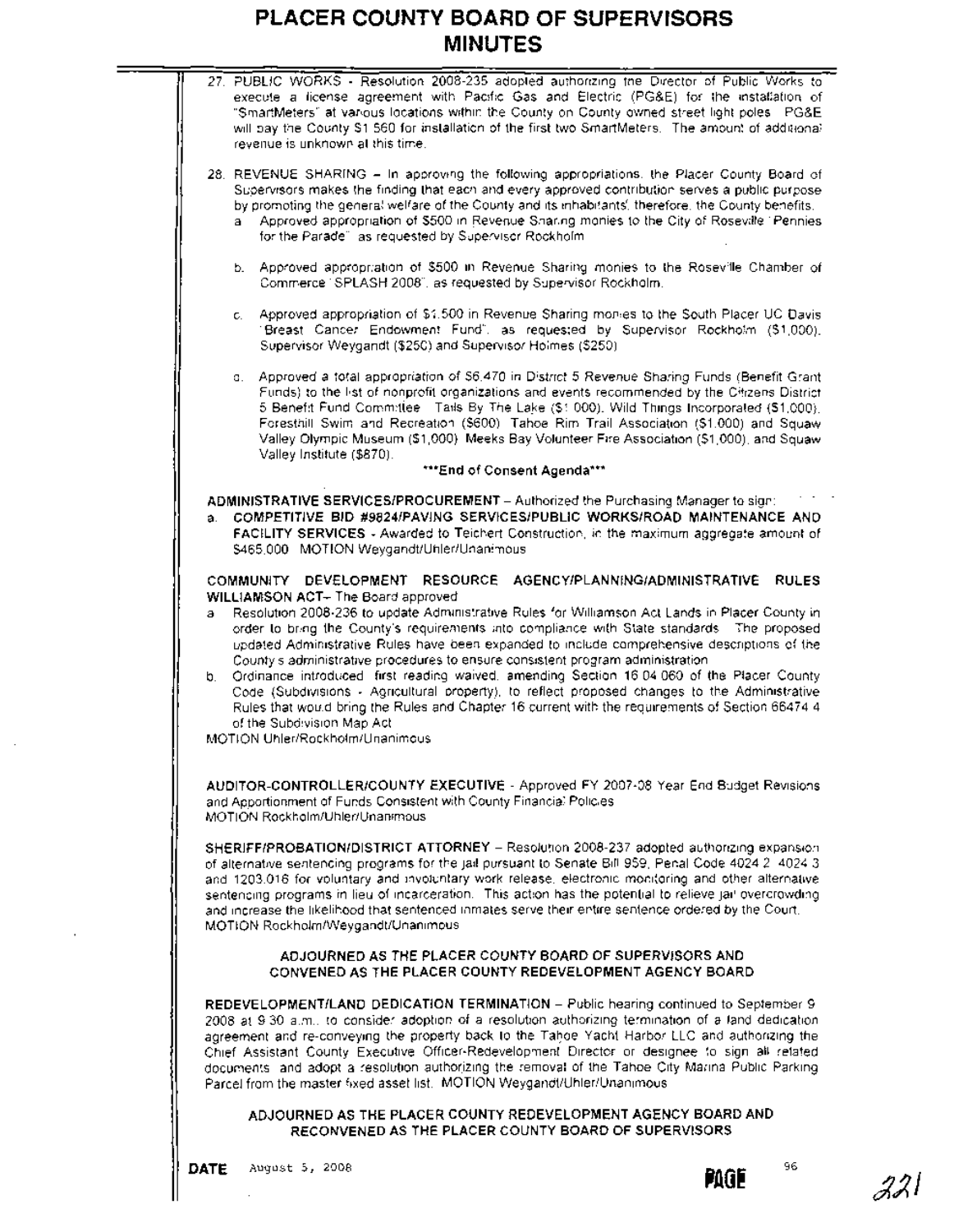



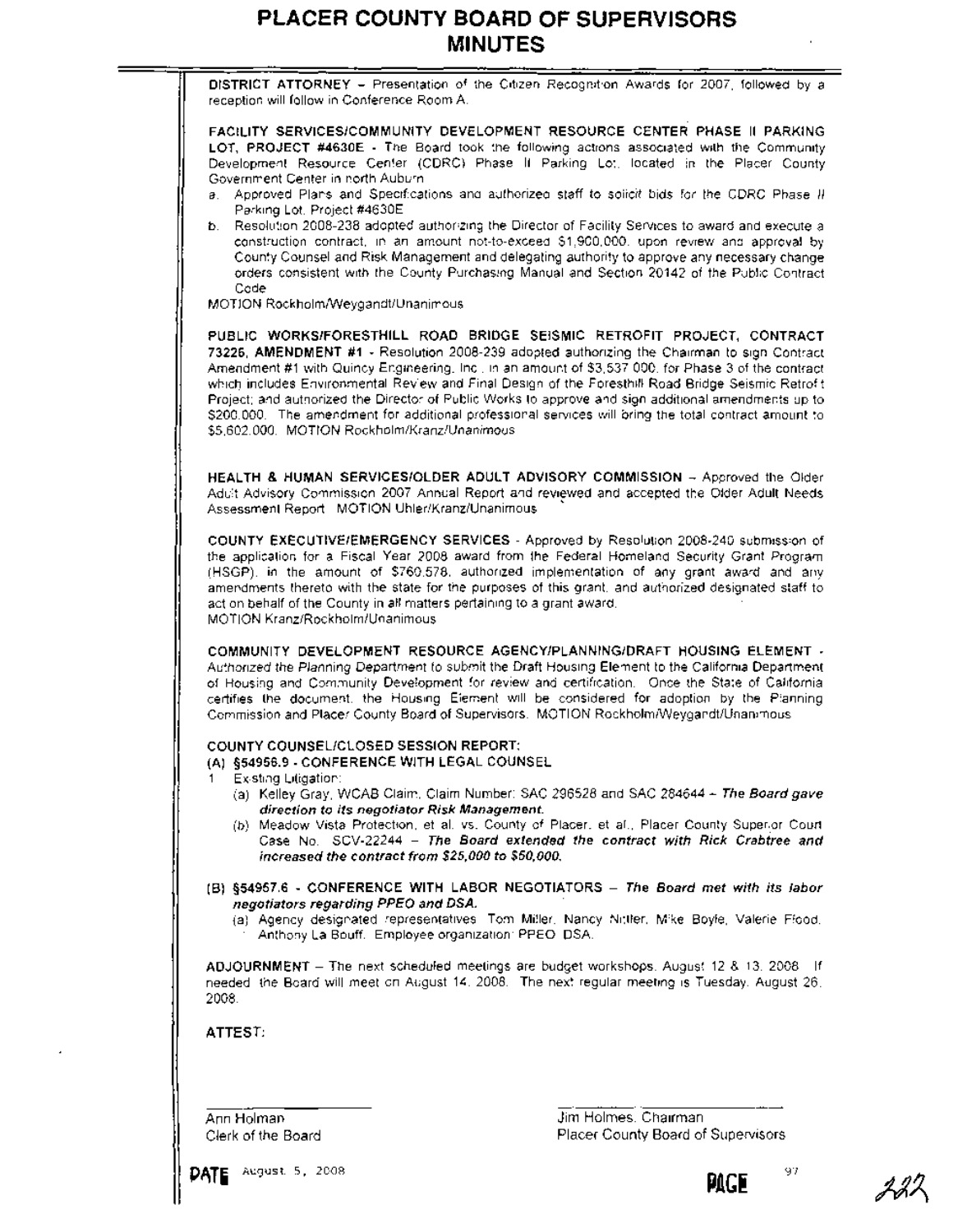The Placer County Board of Supervisors met in a regular session at 9:00 a.m., Tuesday, August 12, 2008, in the County Administrative Center, 175 Fulweiler Avenue, Auburn. Supervisors Rockholm, Weygandt, Holmes, Uhler and Kranz present. Chairman Holmes presiding; Ann Holman, Clerk of the Board. Also present were County Executive Thomas Miller and County Counsel Anthony J. La Bouff. **BOARD OF SUPERVISORS -** Authorized Special Meetings Wednesday, August 13, 2008 and Thursday, August 14, 2008. MOTION UhlerlWeygandt/Unanimous **PUBLIC COMMENT -** Jim Kirtcher, Alpine Meadows Ski Resort General Manager, discussed its road maintenance program and asked for Board support during peak periods. Russell Poulsen, Chairman of Squaw Valley Municipal Advisory Commission, spoke about snow removal being inadequate on Squaw Valley and Alpine Meadows roads and requested Placer County come up with a plan. **COUNTY EXECUTIVE -** Received opening comments and overview. **BUDGET WORKSHOP SCHEDULE-** Conducted Budget Workshop Slideshow Presentation **MOTION RockholmlWeygandt/Unanimous directing' staff to tentatively reallocate available resources, as depicted in the staff presentation, to critical Board of Supervisors budget priorities. BUDGET WORKSHOP SCHEDULE** Health and Human Services Department Presentation. **MOTION RockholmlWeygandt/Unanimous to approve staff recommendations.** Sheriff Department Presentation **MOTION Weygandt/Uhler VOTE 4:1 (Kranz No) to approve staff recommendations. ADJOURNMENT** - The Board adjourned to a Special Meeting, Wednesday, August 13, 2008 **ATTEST:** Ann Holman Clerk of the Board Jim Holmes, Chairman Placer County Board of Supervisors